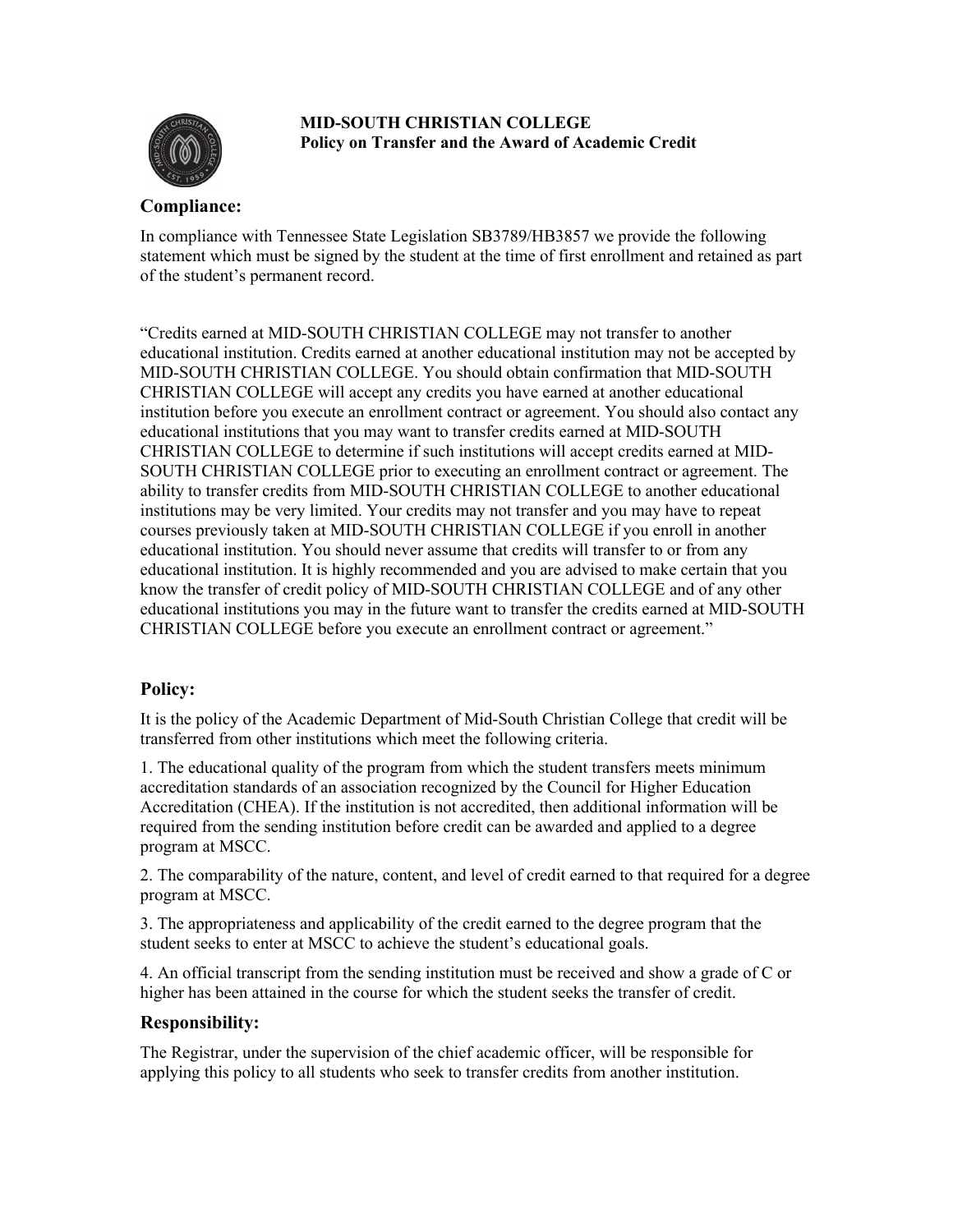## **Procedure:**

1. An official transcript must be received from the sending institution before transfer of credit can be considered and awarded.

2. An official transcript is normally received directly from the institution by mail.

3. An official transcript will bear the seal and signature of an officer of the sending institution. Some colleges now use security paper making copies and forgeries more difficult.

4. Courses with a grade of C or higher will be evaluated.

5. Courses marked withdraw, dropped, unsatisfactory, D or F will not be transferred. These may be evaluated as possible evidence that a student is struggling either academically or not applying their ability to succeed in an academic program. It may raise questions for the admission committee to consider before acceptance of a transfer student.

6. If the college has accreditation conferred by an accrediting body recognized by the Council for Higher Education Accreditation (CHEA) then it will be assumed that the institution has met the minimum standards for accreditation.

7. If the student is from an unaccredited institution MSCC will take special steps to validate credits previously earned. Proper validation will demonstrate that course work taken in the sending institution is comparable to course work offered by MSCC. It may be accomplished by some combination of the following means:

a. Demonstration of achievement by means of comprehensive examinations.

b. Review of syllabi, faculty credentials, grading standards, and other relevant learning resources at the sending institution.

c. Analysis of historic experience regarding the success of transfers from the sending institution.

d. Successful completion of 30 hours of study at MSCC.

e. The Academic Records Department shall retain documentation in the student's permanent file outlining the process used to validate credits accepted from unaccredited sending institutions. This documentation shall serve as the basis for self study of institutional practices relative to validation of transfer credits from unaccredited institutions.

8. Courses meeting the above standards for evaluation will then be compared to the degree requirements for the program the student seeks to enter.

9. A course with similar content to a course at MSCC will be transferred even if the names differ slightly. This comparison may be made through such means as course description from catalog or website of the sending institution. When uncertainty exists about the course objectives as compared to an MSCC course, the syllabus of that course may be reviewed.

10. When the credit given at the sending institution is less than the hours required at MSCC the course will transfer and the student will not be required to repeat it. In order to compensate for the lost hours a student will be required to take a different course in the same area of study; for example a Bible course for a Bible course or a teaching course for a teaching course.

11. When the credit given at the sending institution is greater than the hours required at MSCC the course will transfer. The extra hour[s] will be added to total hours earned toward the degree but they will not replace hours for required courses in a degree program. The extra hours may be only used to replace an elective in the same area of study. For example MSCC requires 4 hours in